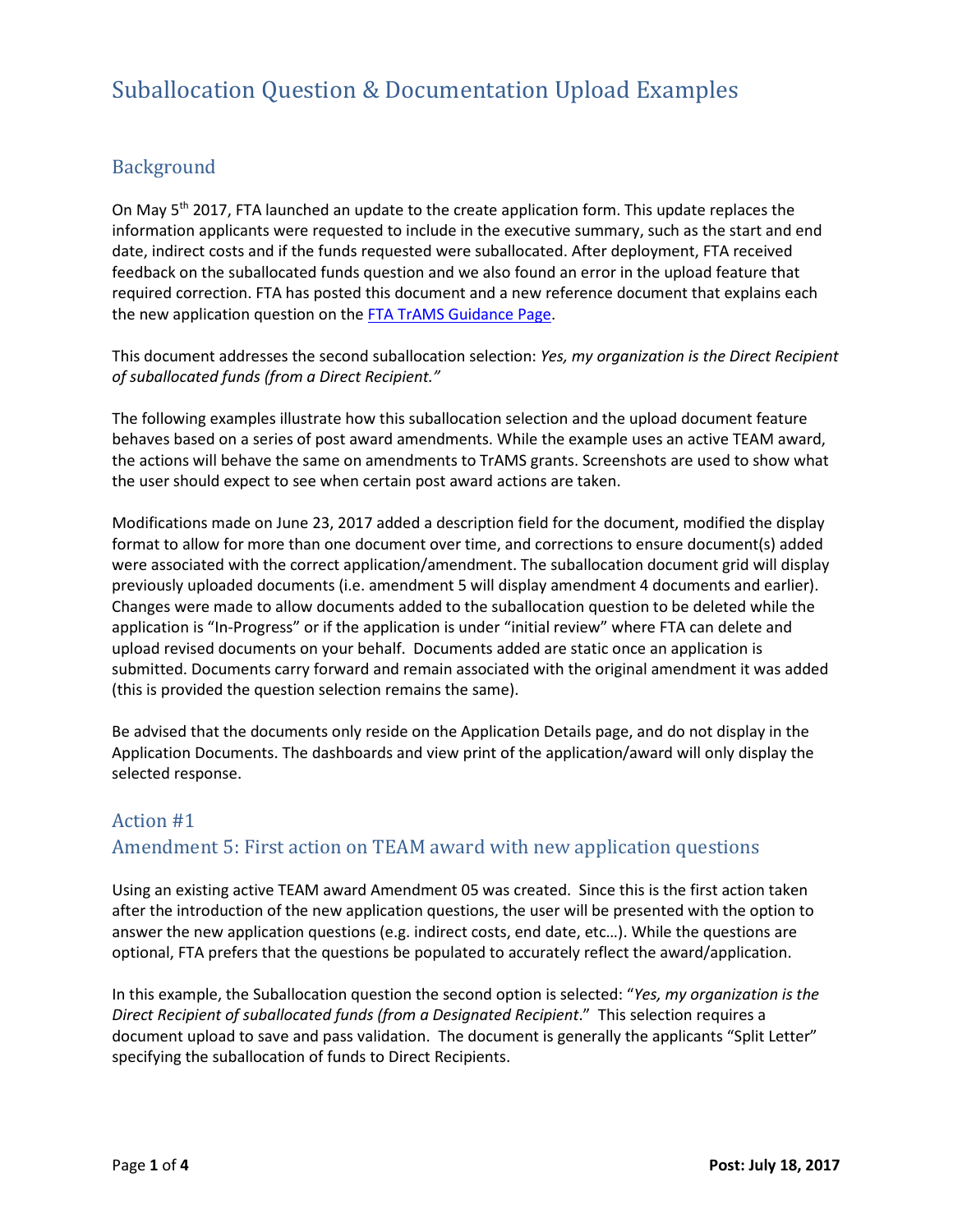This is the view on the Application Details page the first time a document is uploaded to TrAMS.

| <b>Application Financial Information</b>                                                                    |                                                                                                                                                                                                                                                                                        |                 |  |  |  |
|-------------------------------------------------------------------------------------------------------------|----------------------------------------------------------------------------------------------------------------------------------------------------------------------------------------------------------------------------------------------------------------------------------------|-----------------|--|--|--|
| using pre-award<br>authority?                                                                               | Is this application Ves, this application is using Pre-Award authority.<br>No. this application is not using Pre-Award authority.                                                                                                                                                      |                 |  |  |  |
| suballocation funds?                                                                                        | Does this application C Yes. my organization is a Designated Recipient.<br>include @ Yes, my organization is the Direct Recipient of suballocated funds (from a Designated Recipient).<br>No, my organization is a Direct Recipient: funds were directly allocated to my organization. |                 |  |  |  |
| Current If applicable, upload a suballocation letter, split letter, or other documentation<br>Suballocation |                                                                                                                                                                                                                                                                                        |                 |  |  |  |
| <b>Documents</b>                                                                                            | Name                                                                                                                                                                                                                                                                                   | Description     |  |  |  |
|                                                                                                             | The Moon                                                                                                                                                                                                                                                                               | DOC Description |  |  |  |

## Action #2 Amendment 06: Change Suballocation Selection to NO

In the next amendment action, the applicant changes the Suballocation question to the third option, "*No, my organization is a Direct Recipient; funds were directly allocated*." This question does not require a document upload, so the document gird no longer displays and the original uploaded document is removed from this amendment. The prior uploaded document can still be found under Amendment 5.

#### **Application Financial Information** Is this application • Yes, this application is using Pre-Award authority. **using pre-award**  $\bigcirc$  No, this application is not using Pre-Award authority. authority? **Does this application**  $\bigcirc$  Yes, my organization is a Designated Recipient. include  $\bigcirc$  Yes, my organization is the Direct Recipient of suballocated funds (from a Designated Recipient). suballocation funds? O No, my organization is a Direct Recipient; funds were directly allocated to my organization.

#### **After award and execution, the Application Details does not display any documents**

#### **Application Financial Information**

| authority?           | <b>Is this application</b> • Yes, this application is using Pre-Award authority.<br><b>using pre-award</b> $\bigcirc$ No, this application is not using Pre-Award authority.                                                                                                                                    |
|----------------------|-----------------------------------------------------------------------------------------------------------------------------------------------------------------------------------------------------------------------------------------------------------------------------------------------------------------|
| suballocation funds? | <b>Does this application</b> $\bigcirc$ Yes, my organization is a Designated Recipient.<br>$\blacksquare$ The Yes, my organization is the Direct Recipient of suballocated funds (from a Designated Recipient).<br>No, my organization is a Direct Recipient; funds were directly allocated to my organization. |

## Action 3

## Amendment 07: Change Selection to Yes and add new documents

In Amendment 07, the second option is selected again and the prior document(s) display. The grid displays the document was added in Amendment 05 with the date and file name. The document can be viewed by selecting the hyperlink under "Name" in the grid. See screenshot below. You are not required to upload a new document if the original document is still valid for the amendment action. The application will pass validation since there is an existing document. New documents may also be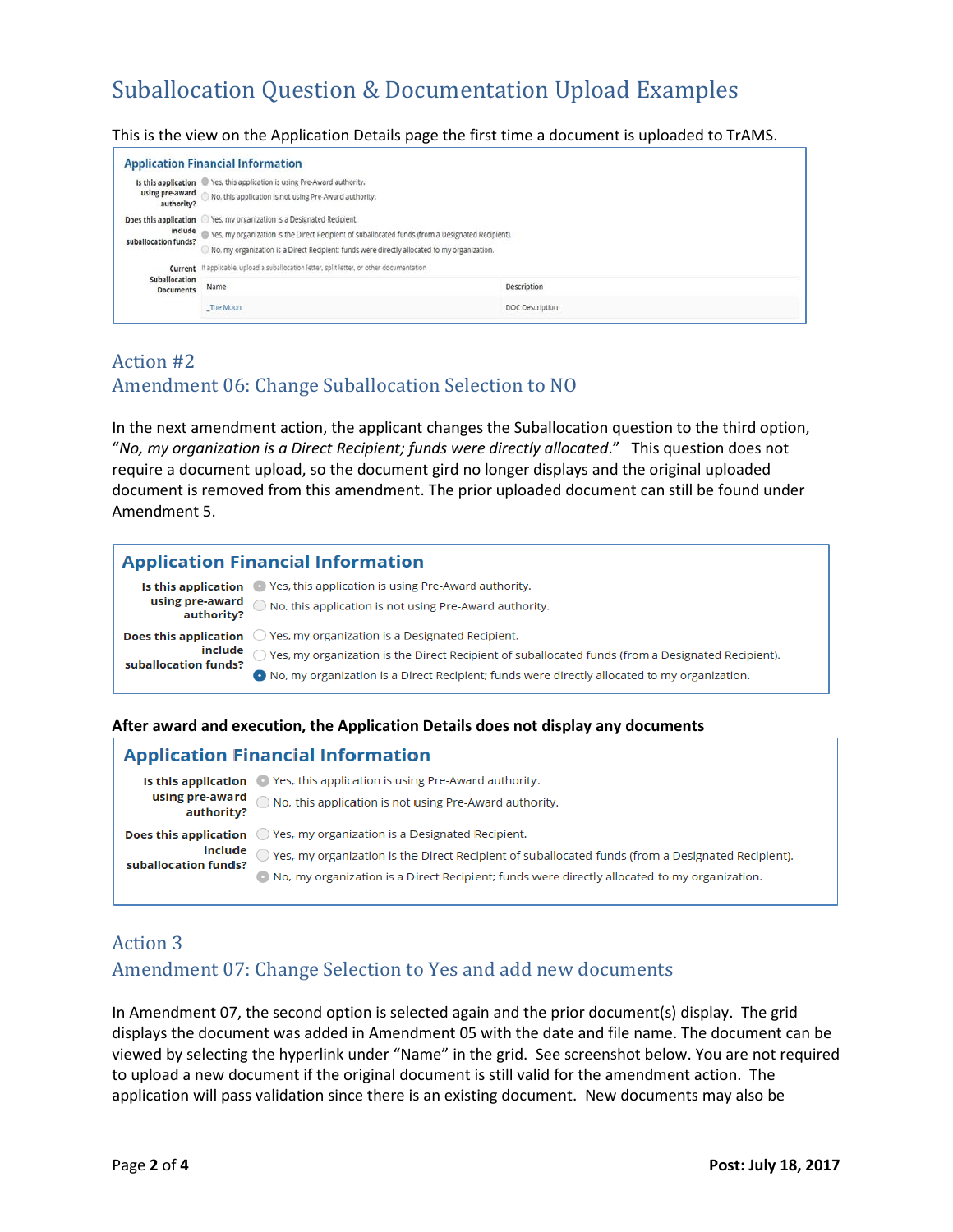uploaded. You cannot delete prior document. In this example two new documents are added (see example below screens).

| <b>Application Financial Information</b> |                                                                                                        |                                                                                                                |                    |                         |               |                     |  |
|------------------------------------------|--------------------------------------------------------------------------------------------------------|----------------------------------------------------------------------------------------------------------------|--------------------|-------------------------|---------------|---------------------|--|
|                                          | Is this application <sup>6</sup> Yes, this application is using Pre-Award authority.                   |                                                                                                                |                    |                         |               |                     |  |
| authority?                               |                                                                                                        |                                                                                                                |                    |                         |               |                     |  |
|                                          | <b>Does this application</b> $\bigcirc$ Yes, my organization is a Designated Recipient.                |                                                                                                                |                    |                         |               |                     |  |
| suballocation funds?                     |                                                                                                        | include<br>• Yes, my organization is the Direct Recipient of suballocated funds (from a Designated Recipient). |                    |                         |               |                     |  |
|                                          | $\bigcap$ No, my organization is a Direct Recipient; funds were directly allocated to my organization. |                                                                                                                |                    |                         |               |                     |  |
| <b>Previous</b><br><b>Suballocation</b>  | Name                                                                                                   | <b>Document Description</b>                                                                                    |                    | <b>Amendment Number</b> |               | <b>Date Created</b> |  |
| <b>Documents</b>                         | The Moon                                                                                               | <b>DOC</b> Description                                                                                         |                    | 05                      |               | 6/19/2017           |  |
|                                          | Current If applicable, upload a suballocation letter, split letter, or other documentation             |                                                                                                                |                    |                         |               |                     |  |
| <b>Suballocation</b><br><b>Documents</b> | Name<br>-------------                                                                                  |                                                                                                                | <b>Description</b> |                         | <b>Delete</b> |                     |  |
|                                          | <b>UPLOAD</b><br>-------------                                                                         |                                                                                                                |                    |                         | ×             |                     |  |
|                                          | <b>O</b> Add Document                                                                                  |                                                                                                                |                    |                         |               |                     |  |

#### Amendment 7 new documents added

| suballocation funds?                     | <b>Does this application</b> $\bigcirc$ Yes, my organization is a Designated Recipient.<br>include o Yes, my organization is the Direct Recipient of suballocated funds (from a Designated Recipient).<br>$\bigcirc$ No, my organization is a Direct Recipient; funds were directly allocated to my organization. |                             |                        |                         |               |                     |
|------------------------------------------|-------------------------------------------------------------------------------------------------------------------------------------------------------------------------------------------------------------------------------------------------------------------------------------------------------------------|-----------------------------|------------------------|-------------------------|---------------|---------------------|
| <b>Previous</b><br><b>Suballocation</b>  | Name                                                                                                                                                                                                                                                                                                              | <b>Document Description</b> |                        | <b>Amendment Number</b> |               | <b>Date Created</b> |
| <b>Documents</b>                         | The Moon                                                                                                                                                                                                                                                                                                          | <b>DOC</b> Description      |                        | 05                      |               | 6/19/2017           |
|                                          | <b>Current</b> If applicable, upload a suballocation letter, split letter, or other documentation                                                                                                                                                                                                                 |                             |                        |                         |               |                     |
| <b>Suballocation</b><br><b>Documents</b> | Name                                                                                                                                                                                                                                                                                                              |                             | <b>Description</b>     |                         | <b>Delete</b> |                     |
|                                          | Pretty                                                                                                                                                                                                                                                                                                            |                             | test doc 1 new amend 7 |                         |               | ×                   |
|                                          | <b>DOH</b>                                                                                                                                                                                                                                                                                                        |                             | test doc 2 new amend 7 |                         |               | ×                   |
|                                          | <b>Q</b> Add Document                                                                                                                                                                                                                                                                                             |                             |                        |                         |               |                     |

#### Amendment 07 display on Application Details screen after award

| suballocation funds?                     | <b>Does this application</b> $\bigcirc$ Yes, my organization is a Designated Recipient.<br>include o Yes, my organization is the Direct Recipient of suballocated funds (from a Designated Recipient).<br>$\bigcirc$ No, my organization is a Direct Recipient; funds were directly allocated to my organization. |                             |                         |                     |  |  |
|------------------------------------------|-------------------------------------------------------------------------------------------------------------------------------------------------------------------------------------------------------------------------------------------------------------------------------------------------------------------|-----------------------------|-------------------------|---------------------|--|--|
| <b>Previous</b><br><b>Suballocation</b>  | Name                                                                                                                                                                                                                                                                                                              | <b>Document Description</b> | <b>Amendment Number</b> | <b>Date Created</b> |  |  |
| <b>Documents</b>                         | The Moon                                                                                                                                                                                                                                                                                                          | <b>DOC Description</b>      | 05                      | 6/19/2017           |  |  |
|                                          | <b>Current</b> If applicable, upload a suballocation letter, split letter, or other documentation                                                                                                                                                                                                                 |                             |                         |                     |  |  |
| <b>Suballocation</b><br><b>Documents</b> | Name                                                                                                                                                                                                                                                                                                              |                             | <b>Description</b>      |                     |  |  |
|                                          | Pretty                                                                                                                                                                                                                                                                                                            |                             | test doc 1 new amend 7  |                     |  |  |
|                                          | <b>DOH</b>                                                                                                                                                                                                                                                                                                        |                             | test doc 2 new amend 7  |                     |  |  |

### Action #4

### Amendment 08: Take no action on suballocation question, leave as is.

In amendment 08, you can now see the document added during amendment 05 and the two documents added during amendment 07 reflected in the grid. The user is not required to add a new document, if not applicable. There is no validation that requires an upload in subsequent amendment actions. In Action #4 no action is taken. The three documents will carry forward into amendment 08. See screenshots below